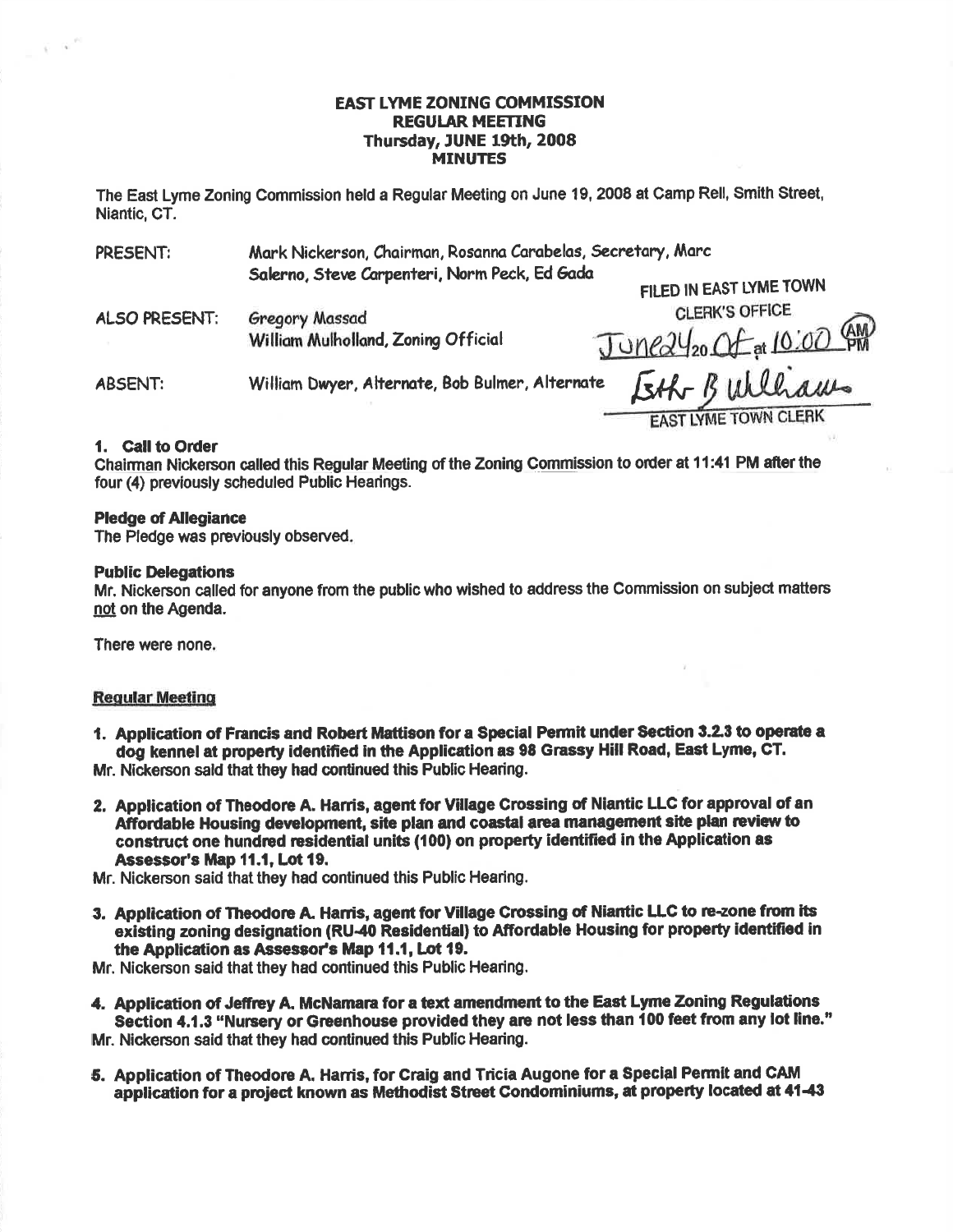Hope Street and 45-47 Hope Street. Property further identified as Assessor's Map 11.2, Lot 123

Ms. Carabelas noted for the record that she had reviewed the minutes and exhibits and that she is up to speed on this application.

Mr. Nickerson asked if they were ready to discuss and act on the application as they had heard a lot of testimony and some nice comments from the people in the neighborhood regarding this project. He added that he liked the design of the buildings and that he would encourage them to be done this way as the neighbors were in favor of the style.

Mr. Mulholland suggested that they make their approval subject to the submittal of the final detail drawings

## \*\*MOTION (1)

Mr. Salemo moved to approve the Application of Theodore A. Harris, for Craig and Tricia Augone for a Special Permit and CAM application for a project known as Methodist Street Condominiums, at property located at 41-43 Hope Street and 45-47 Hope Street; subject to submittal of the final detail Mr. Carpenteri seconded the motion.

Vote:  $6 - 0 - 0$ . Motion passed.

Mr. Mulholland said that this would publish on June-26, 2008 and become effective on June 27, 2008.

6. Application of Bobby DeMarinis for a Special Permit to operate an outdoor dining facility at 11 East Pattagansett Road, Niantic, CT.

Mr. Nickerson asked if they were ready to act on this.

Mr. Mulholland noted that he had spoken with Mr. Demarinis and that he indicated that he would be in to see him to discuss other plans however he has not shown up to do so.

Mr. Salemo recused himself from this discussion and sat in the audience. Mr. Massad, Alternate was seated at the table for this application.

Mr. Nickerson said that he has driven by this neighborhood and has sat in the parking lot. He added that when they were discussing outdoor dining downtown that he was all for it however; after looking this over; this is not about that in this location. Perhaps they should be allowed some tables and chairs with an early

cut-off and absolutely no entertainment due to the neighbornood. There is also the issue that if this is a success that there is not enough parking.

Mr. Massad said that he also looked at the neighborhood and that he thought that it was a good idea also and since the permit is only for a year  $-$  if this does not work out and things go wrong with it  $-$  he would not be granted a permit the next year. He said that he would like to give him a change with the outdoor dining

Ms. Carabelas said that she would say that there would have to be a very strong limit on the time and type of

Mr. Mulholland said that this neighborhood is CB Commercial and that it goes along that area even where the houses are and cautioned them that they would need to be careful with this. The one year permit is good with keeping people in check as if there are complaints; in all likelihood, the permit would not be issued in the

Mr. Peck said that he would have to say that there should not be any speakers outside and that they should really limit the outdoor activity as parking is a problem. He added that he thinks that this building is an eyesore and suggested that they try to get him to fix it up so that it will look nicer.

Mr. Mulholland recalled that the applicant has said that he does not have the money to spend to do big things here although he would be willing to so some simple things that would cosmetically enhance it.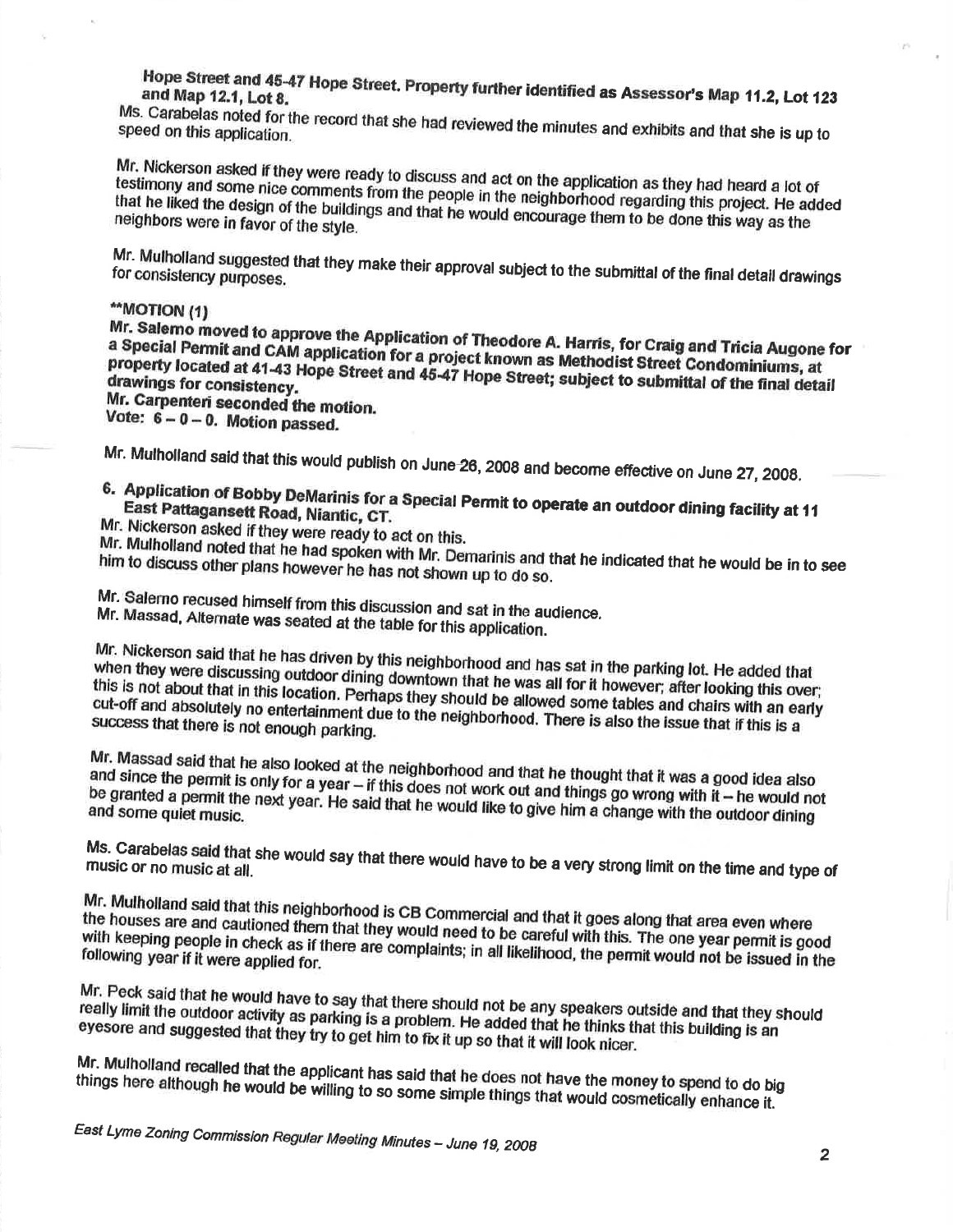Mr. Peck asked if they could delay this and see what the applicant has to say.

Mr. Nickerson said that their next meeting would be after the Fourth of July and this is what the applicant submifted and it is what they should be acting on. lf they hold of, they are taking away from some of the prime outdoor time.

Mr. Peck suggested that there be a fence with plantings and other conditions  $-$ Mr. Nickerson asked that he make a motion  $-$ 

### \*.MOT!ON (2)

天津

 $\sim$   $^{\circ}$ 

Mr. Peck moved to apprcve the Application of Bobby DeMarinis for a Special Permit to operate an outdoor dining facility at 11 East Pattagansett Road, Niantic, CT with the following conditions:

- $\triangleleft$  No live entertainment outside
- No piped in music outside
- $\div$  No outside speakers
- $\arrow$  No service on the deck after 9 PM
- No electric lights on the outside deck;

Design shall be a 14' deep x 25' wide patio with picket fence around the deck and rhododendrons with the details to be worked out with the Zoning Official.

Mr. Carpenteri seconded the motion.

Vote:  $6 - 0 - 0$ . Motion passed.

Mr. Mulholland said that this would publish on June 26, 2008 and become effective on June 27, 2008.

Mr. Massad, Altemate retumed to the audience and Mr. Salemo was seated at the table.

7. Approval of Minutes - May 8, 2008 Special Meeting; May 15, 2008 Public Hearing I & II Minutes; May 15, 2008 Regular Meeting Minutes; Public Hearing l, ll, lll, lV & V Minutes of June 5, 2008 and Regular Meeting Minutes of June 5, 2008.

Discussion on these was tabled until the next meeting of the Commission due to the lateness of the hour.

#### **Old Business**

#### 1, \$tormwater

There was nothing new to report.

2. Subcommittee - Niantic Village - CB Zones (Mark Nickerson, Marc Salerno & Norm Peck) There was no report.

3. Subcommittee - Adult Uses (Rosanna Carabelas)

There was no report.

4. Transitional Zones Subcommittee – (Marc Salemo & Norm Peck)

There was no report.

5. Subcommittee – Rezoning - Northern Areas of East Lyme & Scenic Roads – (Marc Salemo, Mark Nickerson & Norm Peck)

There was no report.

#### **New Business**

1. Application of Theodore A. Harris, agent for Gateway Development/East Lyme LLC for a Master Development Plan in accordance with Section 11.A.9 of the East Lyme Zoning Regulations for property identified in the Application as 284 Flanders Road, Assessor's Map 31.3 Lot 1; Flanders Road, Assessor's Map 31.0, Lot 1; 294-2 Flanders Road, Assessor's Map 31.3, Lot 5; 282 Flanders Road, Assessor's Map 31.3, Lot 2; 286 Flanders Road, Assessor's Map 26.0, Lot 2; Ancient Highway, Assessor's Map 25.0, Lot 35; Flanders Road, Assessor's Map 31.1, Lot 9; Boston Post